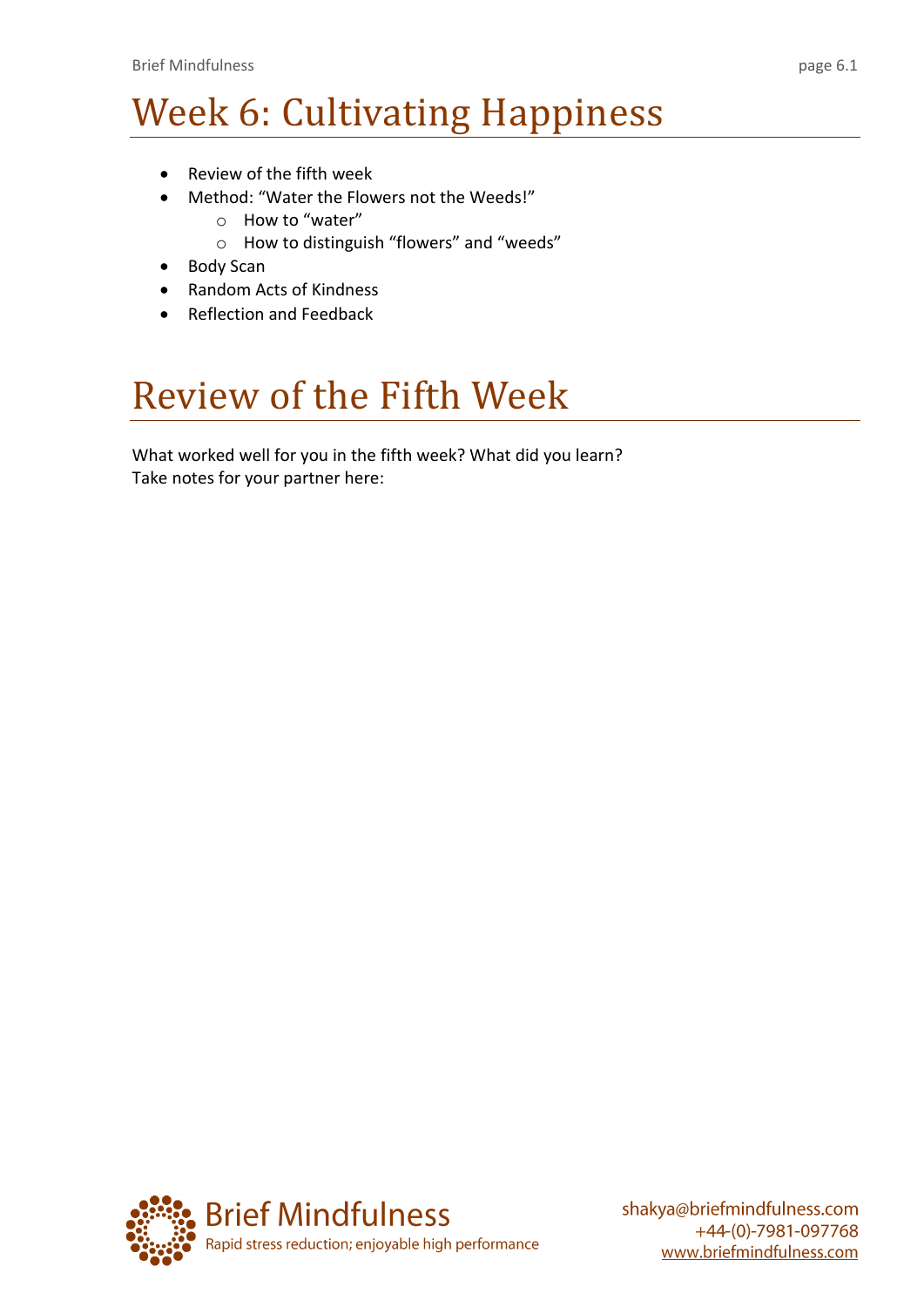## Cultivating Happiness

How to cultivate happiness?

Many different cittas are arising in our minds all the time - thoughts, emotions and impulses. A significant increase in happiness will come from cultivating the cittas that are leading towards happiness (and not the ones that lead towards suffering).

In other words: water the flowers, not the weeds!

There are three stages to this process:

- 1. Awareness ("What's growing?")
- 2. Investigation ("Which are flowers?")
- 3. Energy ("Water them!")

Let's consider each stage in turn

### Awareness

This includes pretty much everything we've covered on the course so far!

- Fine tuning our environment
- Paying attention to Sensations (especially in the body) and their Qualities
- Being aware of Cittas as they arise and pass away

This helps open the gap, making it easier to choose between helpful and unhelpful cittas.

#### Investigation

Sometimes it's obvious what's a flower and what's a weed. If you feel like saying thank you when someone buys you a drink, that's obviously a flower. If you feel like thumping someone, that's obviously a weed.

But sometimes it's not so obvious. I'd like another drink – is it a flower, or is it a weed? I want to give £5000 to charity – is it a flower, or is it a weed?

### Energy

Having decided which are flowers and which are weeds, we need to "water the flowers, not the weeds." What does that mean in practice?

Essentially, it means giving your attention and energy to the "flowers." Help them to develop and grow, carry them forward into action.

And the weeds? You might be tempted to try to get rid of them. Unfortunately, when you try to argue with thoughts and emotions in your mind, that tends to actually feed them with energy. They fight back!

So it's much better just to acknowledge their presence, and let them be. Let them fade away in their own time.

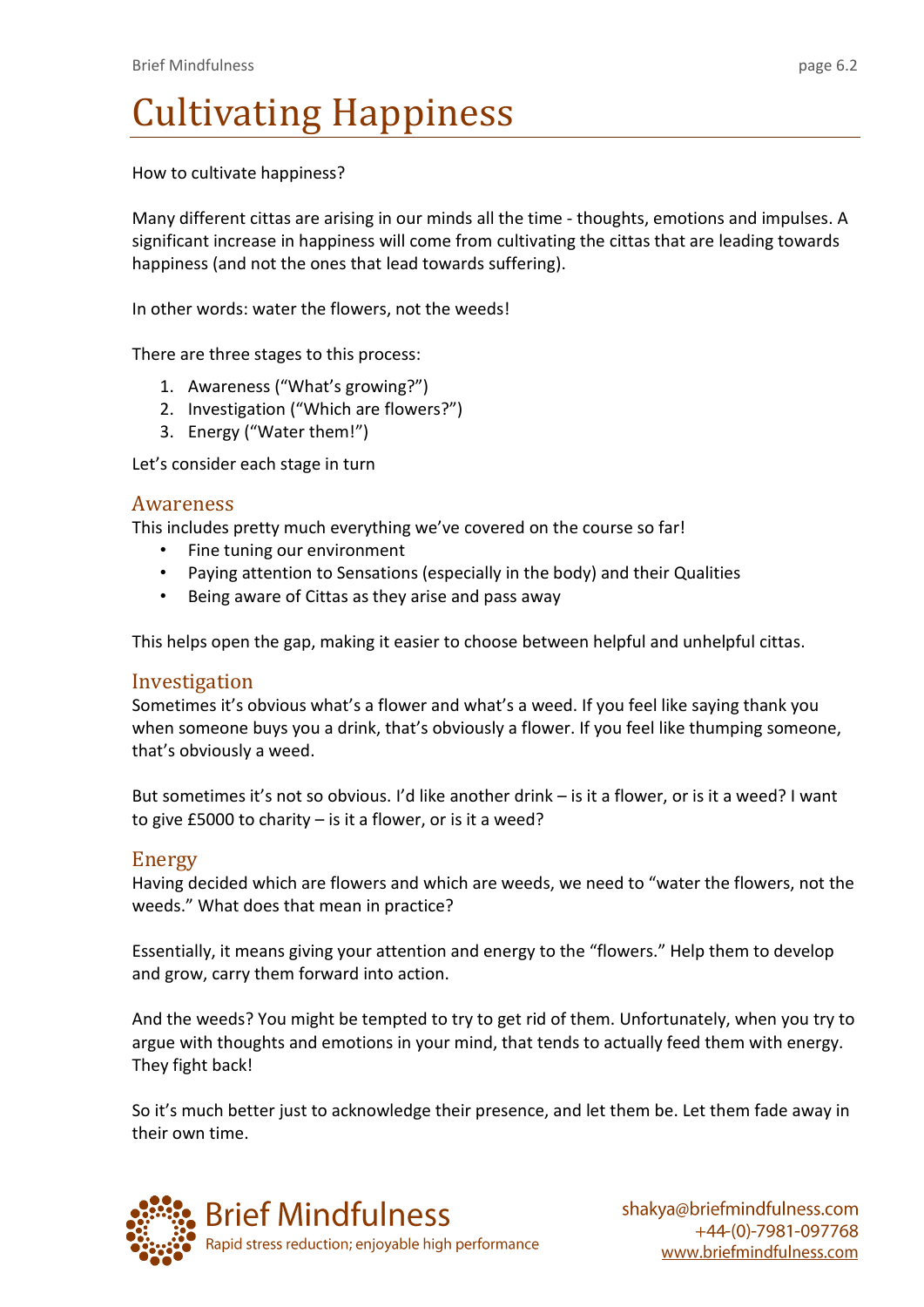## Flowers and Weeds

Here's an exercise to get us thinking about Flowers and Weeds.

- 1. Brainstorm a list of as many emotions and attitudes as you can think of
- 2. Categorise them: flowers, weeds, unsure.
- 3. Then we'll compare notes

Emotions

Attitudes

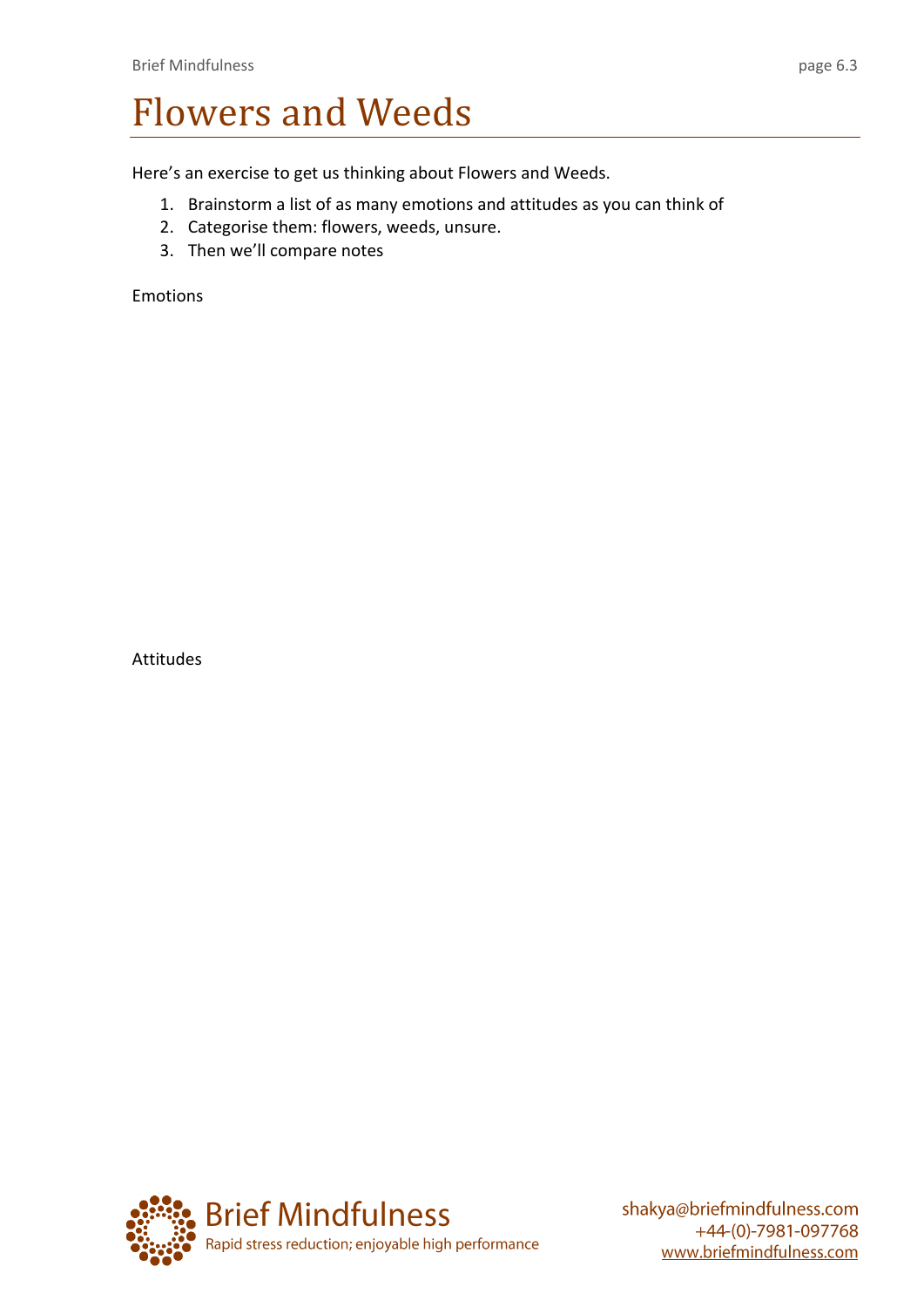## Tips on Distinguishing "Flowers" and "Weeds"

Here are a couple of tips to help you decide if a particular citta (or action) will lead to suffering or happiness.

### *Distinguish pleasure and happiness.*

If pleasure was a source of happiness, drug addicts would be the happiest people on the planet! But they don't seem very happy – in fact they seem to spend most of their time simply looking for the next fix.

So an impulse that's just about gaining some immediate pleasure is likely to be a weed pleasure is the path of least resistance. On the other hand, enjoyment, well-being and happiness take some investment. It's easy to switch on the TV and find a stimulating or mildly entertaining programme – but it takes more effort to seek out something genuinely satisfying. We may even have to get into a quite different frame of mind. For example, when visiting an art gallery I find that if I start with a relaxed half hour in the café, I find it much easier to appreciate the beauty afterwards.

### *Engage with Purpose*

If you want the deep sense of satisfaction that comes from living your life well, you'll need to engage in activities that you find meaningful. Remember that different people have different values, so don't worry about recognition from others – it's what you value that makes the difference here.

So if a thought is connected with what really matters to you in life, then it's more likely to be a flower (or at least a bud). But if it's concerned only with trivia, or with gaining the approval of others, then it may well be a weed.

This adds to the previous point about distinguishing pleasure and happiness. If you're doing something that's worthwhile, it's going to get difficult at times. So if you really want happiness, you have to be willing to experience some discomfort. I've heard it said that Psychological health comes from stepping outside your comfort zone 7 times a day! (But it's also important to step back in!)

Fortunately, having a sense of purpose and meaning helps with this. If you're going through a difficult time for no reason, it's hard to bear. But it's much easier when it's connected to an important sense of purpose.

### *Aim for Everyone's Happiness*

We all know it's bad to be selfish. Who likes a selfish person, after all? Research backs this up: people who spend more on other people than on themselves are significantly happier.

So if a thought, emotion or impulse is all about you, it's a weed. But if it's about someone else's happiness, it's a flower.

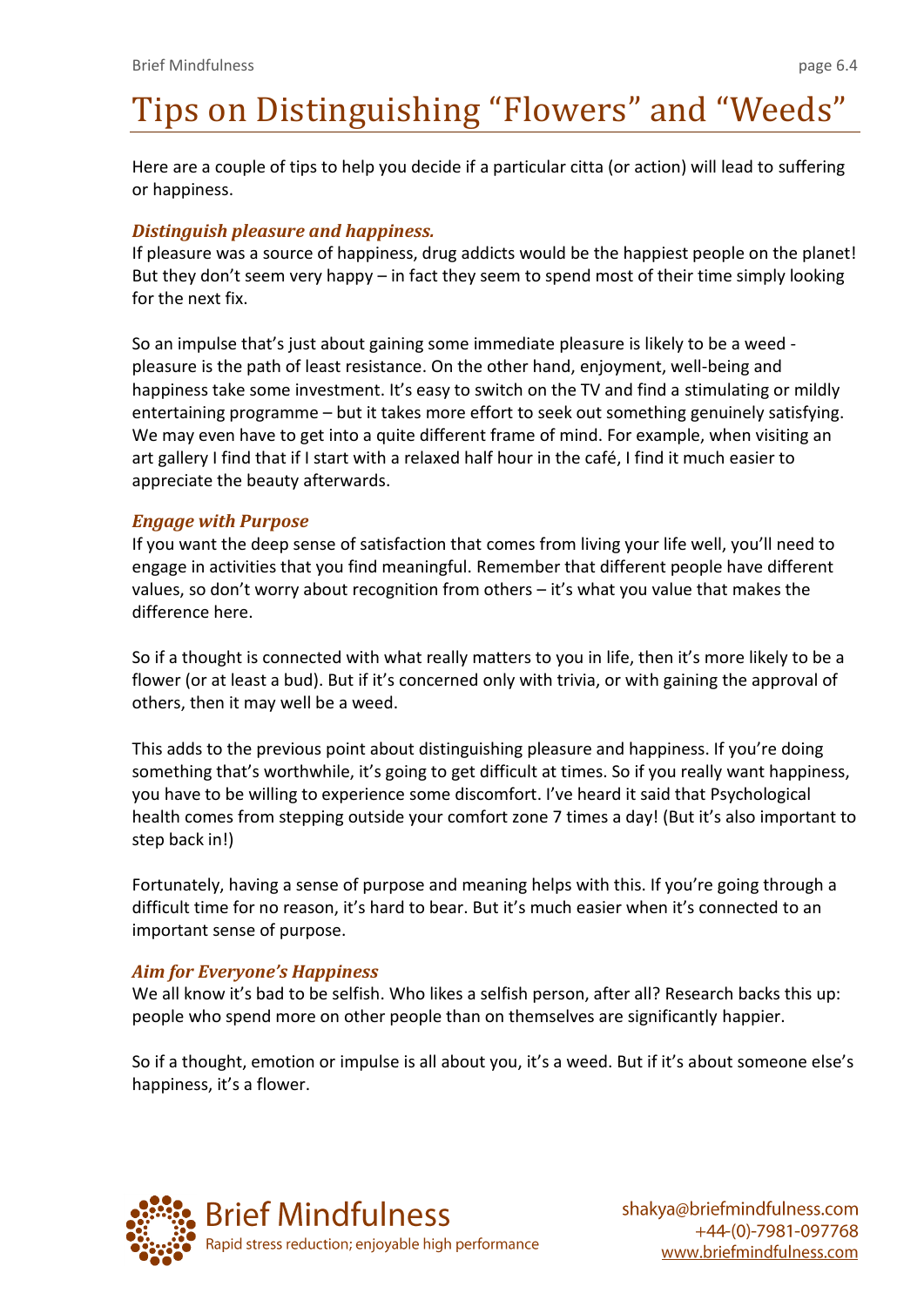There are a couple of caveats though. I'm assuming that you have the basic necessities of life in place. And it's not wise to leave yourself out of the picture and turn yourself into a doormat.

### *Be patient with yourself*

Having said all of that, remember that it won't feel natural. What actually creates happiness goes against so much of our conditioning and the culture around us. Most adverts, for example, are essentially saying "if you buy product X you'll be happier." They're encouraging you to (a) seek out pleasure, (b) without considering what you find most meaningful in life, (c) in a selfish way. Precisely the opposite of what brings happiness!

As a result, most of us are in the habit of believing that selfish pleasure-seeking will bring us happiness. It takes a time and gently persistent effort to change this sort of habitual belief. So be patient with yourself, don't expect to make radical changes overnight.

There are some neat tricks to kick-start the process though. For example, spending money on experiences brings more happiness than spending it on possessions. (Perhaps because experiences tend to put us into relationship with others, rather than exciting their envy.)

Deliberate acts of kindness also help. Bizarrely, one act of kindness per day only seems to make a slight difference, whereas 5 acts of kindness on one day per week brings a 40% increase in happiness!

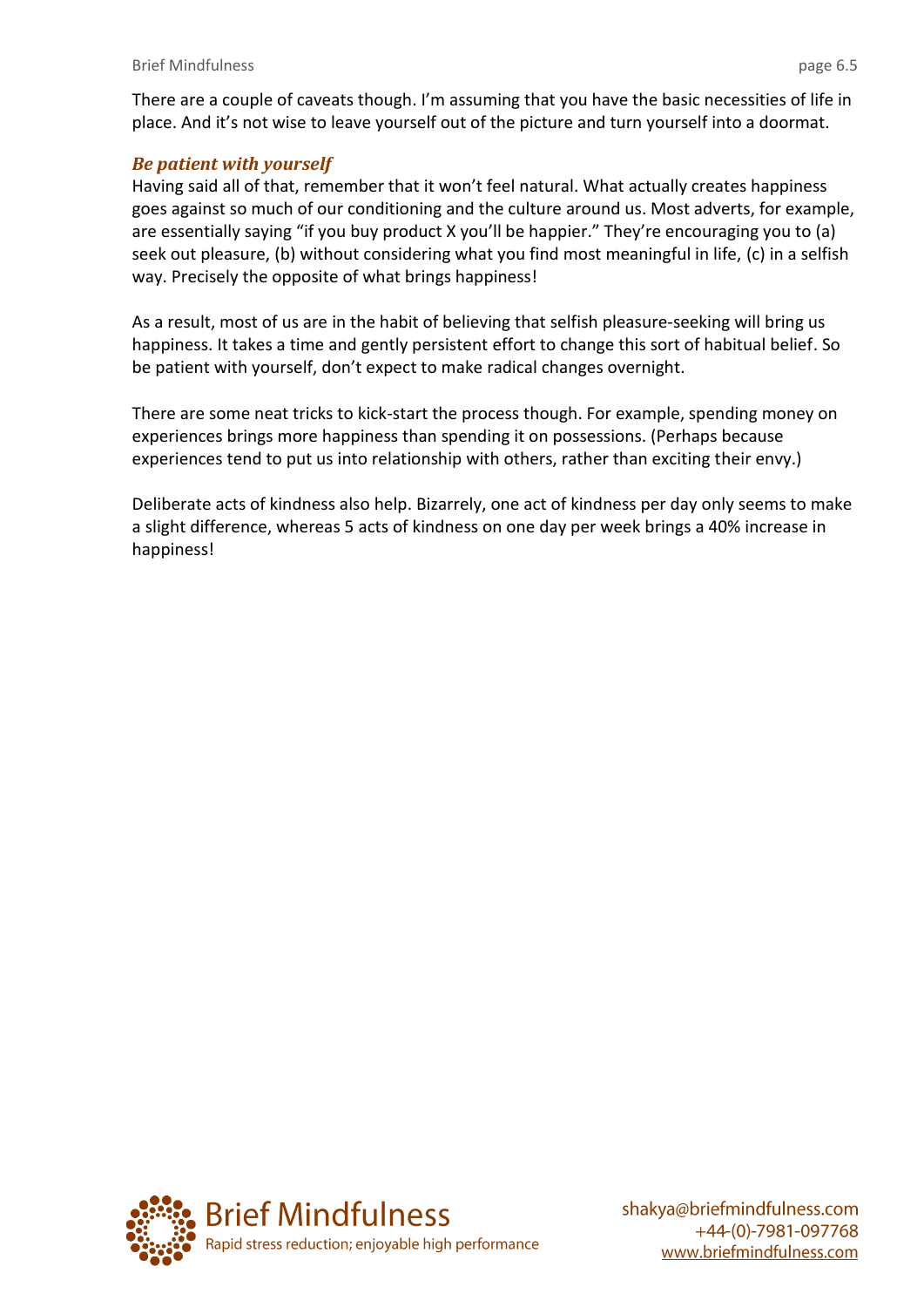## Random Acts of Kindness

What would be examples of "Random Acts of Kindness"? Brainstorm as many possibilities as you can – and don't worry about making them practical, that comes later. Consider both large and small actions, for people you know and people you don't.

Brainstorm possibilities:

Which of those could you realistically act on? Circle them.

For the unrealistic ones, what would be a more realistic version? Write them down. Circle the realistic options you generate this way.

When would be the best day to commit 5 random acts of kindness?

What might they be?

- 1.
- 2.
- 3.
- 4.
- 5.

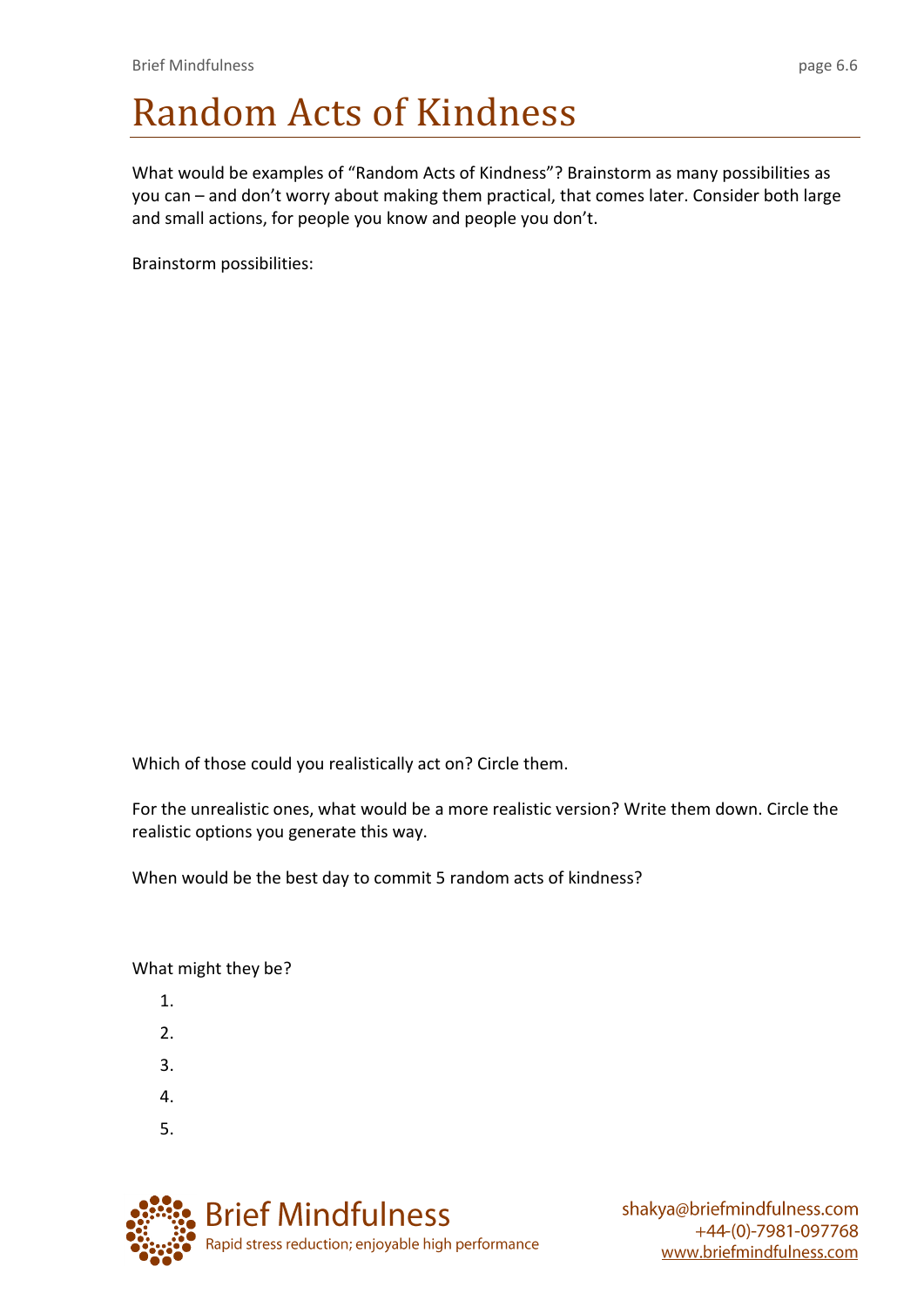## Results of the Course?

Take notes for your partner:

| What difference has this course made for you? | What have you been learning and putting into<br>practice that's made that difference? |
|-----------------------------------------------|---------------------------------------------------------------------------------------|
|                                               |                                                                                       |
|                                               |                                                                                       |
|                                               |                                                                                       |
|                                               |                                                                                       |
|                                               |                                                                                       |
|                                               |                                                                                       |
|                                               |                                                                                       |
|                                               |                                                                                       |
|                                               |                                                                                       |
|                                               |                                                                                       |
|                                               |                                                                                       |
|                                               |                                                                                       |
|                                               |                                                                                       |
|                                               |                                                                                       |
|                                               |                                                                                       |
|                                               |                                                                                       |

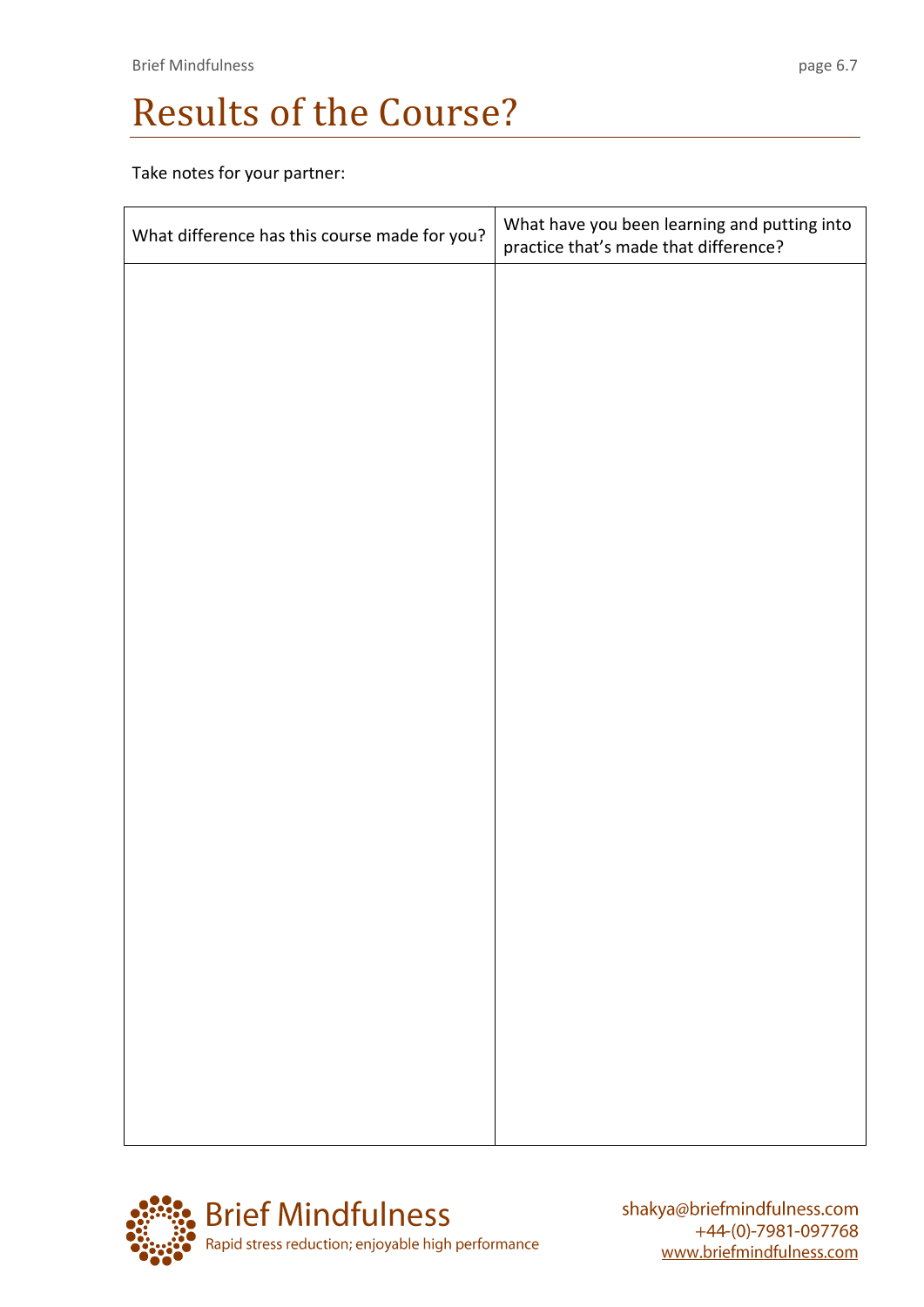# End of Course Reflection and Feedback

Your Name \_\_\_\_\_\_\_\_\_\_\_\_\_\_\_\_\_\_\_\_\_\_\_\_\_\_\_\_\_\_\_\_\_\_\_

What have you got from this course, and what's helped deliver those benefits?

| What differences have you noticed? | What's helped? (What have you learnt and put<br>into practice that's helped create these differences?) |
|------------------------------------|--------------------------------------------------------------------------------------------------------|
|                                    |                                                                                                        |
|                                    |                                                                                                        |
|                                    |                                                                                                        |
|                                    |                                                                                                        |
|                                    |                                                                                                        |
|                                    |                                                                                                        |
|                                    |                                                                                                        |
|                                    |                                                                                                        |
|                                    |                                                                                                        |
|                                    |                                                                                                        |

What will you continue to do?

If you had more time, what else would you like to continue?

What's been best about the training?